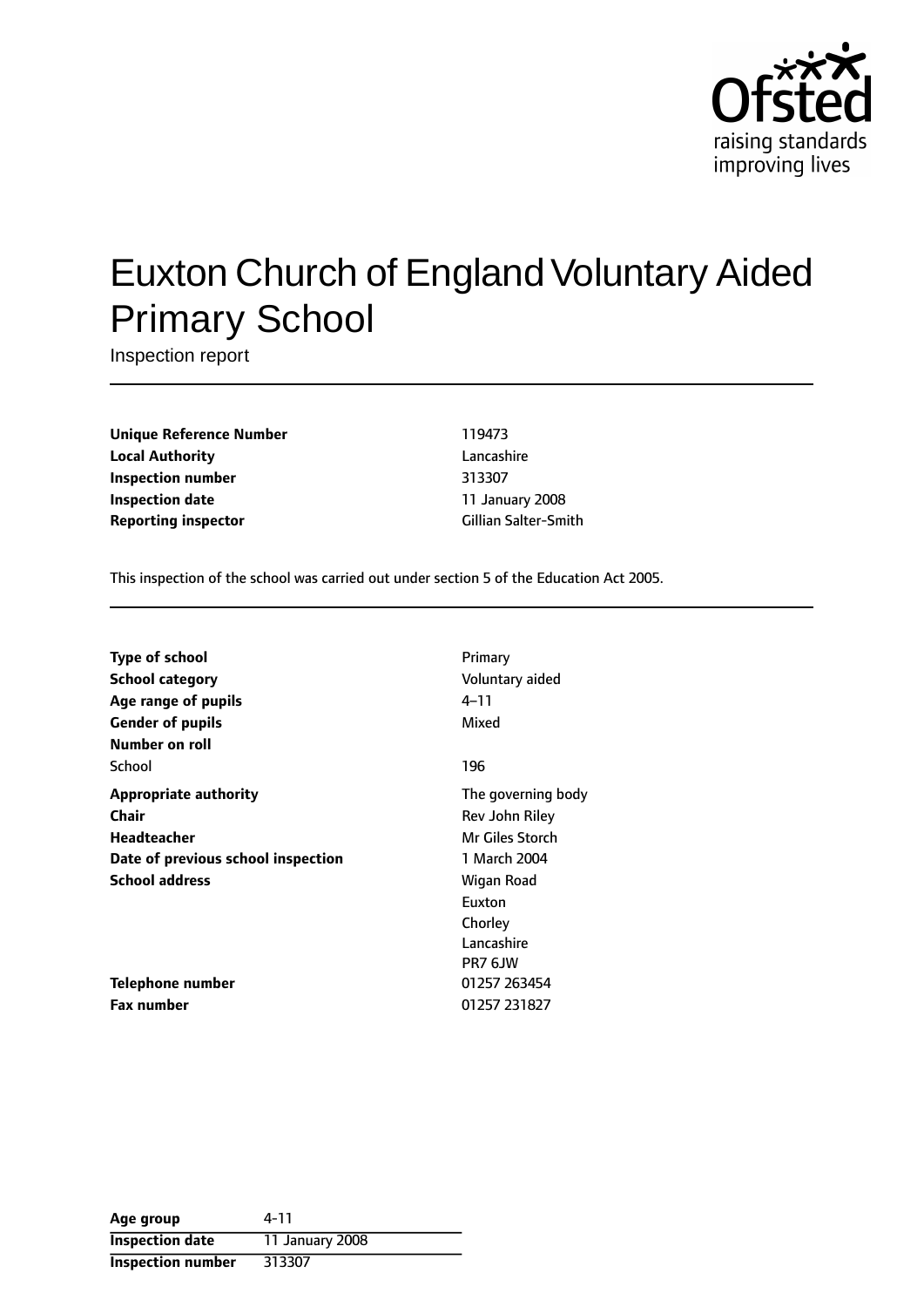© Crown copyright 2008

.

#### Website: www.ofsted.gov.uk

This document may be reproduced in whole or in part for non-commercial educational purposes, provided that the information quoted is reproduced without adaptation and the source and date of publication are stated.

Further copies of this report are obtainable from the school. Under the Education Act 2005, the school must provide a copy of this report free of charge to certain categories of people. A charge not exceeding the full cost of reproduction may be made for any other copies supplied.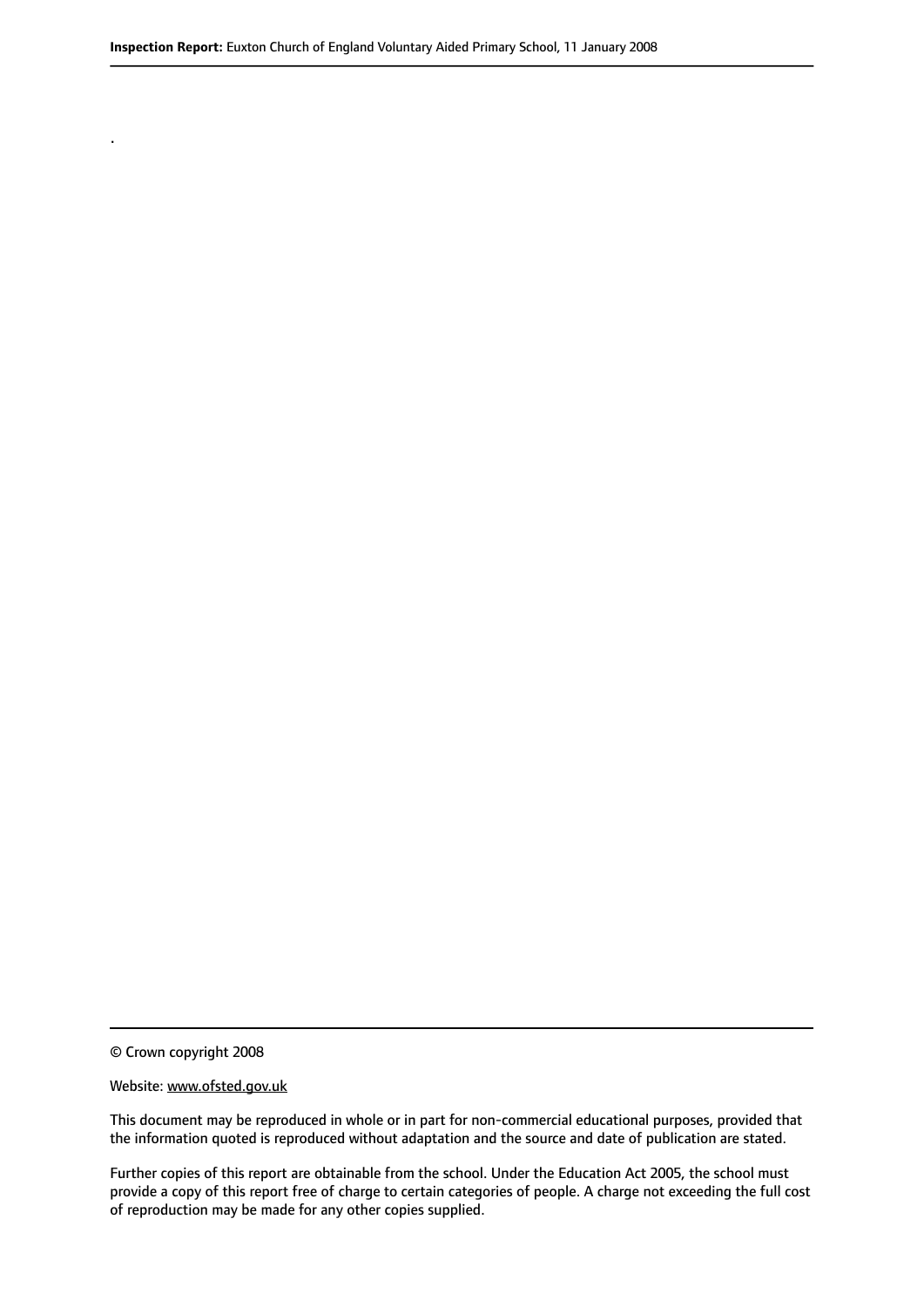# **Introduction**

The inspection was carried out by an Additional Inspector.

The inspector evaluated the overall effectiveness of the school and investigated the following issues:

- pupils' progress and the quality of teaching
- whether the school's work on improving pupils' abilities to think in different ways and to take more decisions about their work is effective in raising achievement
- the quality of care, quidance and support
- the extent to which senior and middle leaders and governors contribute to school improvement.

Evidence was gathered from the school's self-evaluation documents, observation of lessons, discussions with staff, pupils and governors, an analysis of parents' views, scrutiny of pupils' work and other school documents. Other aspects of the school's work were not investigated in detail but the inspector found no evidence to suggest that the school's own assessments, as given in its self-evaluation, were not justified, and these have been included where appropriate in this report.

## **Description of the school**

The school is slightly smaller than average. A small proportion of pupils are eligible for free school meals. The proportion of pupils identified as having special educational needs is below the national average but the number with a statement of special educational need is around average. The vast majority of pupils are White British and all pupils speak English as their first language.

## **Key for inspection grades**

| Grade 1 | Outstanding  |
|---------|--------------|
| Grade 2 | Good         |
| Grade 3 | Satisfactory |
| Grade 4 | Inadequate   |
|         |              |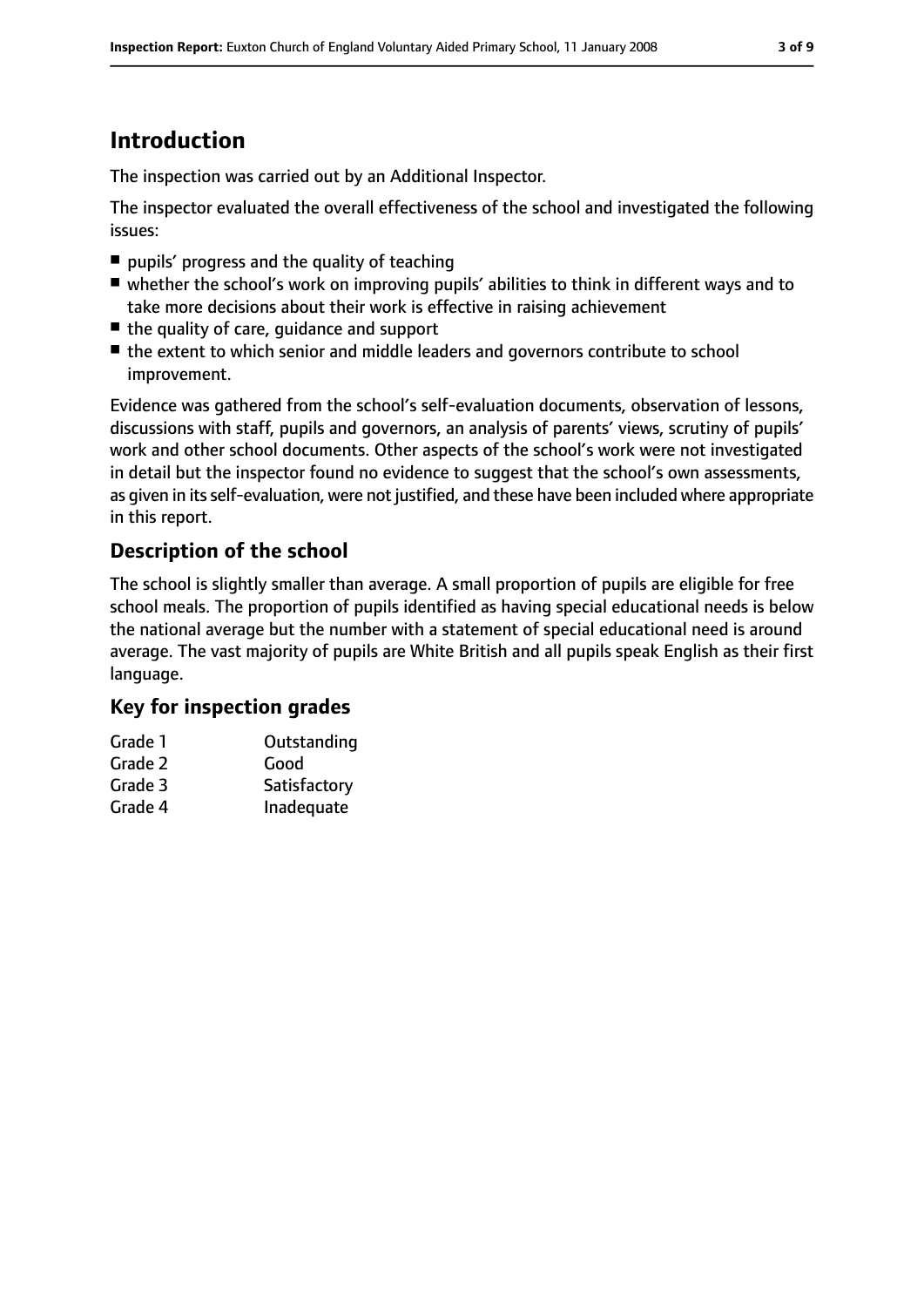# **Overall effectiveness of the school**

#### **Grade: 2**

This is a good school. It provides outstanding care, support and guidance. Pupils' personal development, including their spiritual, moral, social and cultural development, is outstanding. Parents are right to be highly supportive and appreciative of the school. Comments typical of many parents are, 'The school has an exceptionally caring and friendly atmosphere' and, 'We are extremely pleased with the quality of education and care at Euxton C of E. Our son has developed both his literacy and his numeracy alongside an appreciation of learning.'

A caring and supportive atmosphere based on Christian values is very well established. The school goes to great lengths to ensure that every child is happy in school and ready to learn. Behaviour is very good; attendance that is well above average is one indicator of how much pupils enjoy school. There are numerous examples of how staff provide additional support for pupils and their families, particularly those who are facing difficult circumstances in their lives. On a day-to-day basis, excellent levels of supervision and support at break and lunchtimes ensure that staff are continually alert to pupils' concerns and are quick to sort out any upsets. Pupils are very aware of the importance of friendship and support for one another. The school council and older pupils have been highly active in developing ways to make playtimes fun and friendly for everyone. Well-planned programmes of personal development help pupils to understand one another better. Consequently, pupils feel very safe and secure in school. As one pupil said, 'You can't be upset for very long. There is always someone who will come along and cheer you up.'

In this highly supportive atmosphere, pupils achieve well and reach above-average standards. When they start school, the level of development of many children is better than is typical for their age. Pupils make good progress throughout the school. Results of Key Stage 1 national assessments show that standards are above average. In 2007, results in writing were particularly good although in mathematics not enough pupils reached the higher Level 3. By the end of Key Stage 2 standards improve further. In four out of the past five years, the results of national tests for Year 6 pupils in English, mathematics and science have been significantly above average. In 2007, over half of the pupils attained the higher Level 5 and the school's challenging targets were exceeded. Results show that pupils of different abilities achieve well and there are no significant differences between the achievement of girls and boys.

Consistently good teaching helps pupils to make good progress. Positive relationships between staff and pupils and the good use of humour mean that pupils enjoy learning. Regular assessments and tracking of pupils' progress help teachers to provide challenging lessons where tasks are well matched to different needs. Teaching assistants work effectively with individuals and groups identified as needing support, either for learning difficulties and/or disabilities or because they are falling behind. Pupils feel very well supported in their learning. They know how well they are doing and what to do to improve. This is because teachers give pupils clear guidance through learning targets for literacy and numeracy and in the comments they make when they mark pupils' work. The school's recent emphasis on helping pupils to think more deeply and in different ways, and to take more decisions about what and how they learn, is building momentum. Pupils are increasingly thinking things out for themselves, discussing their work in pairs and groups, and deciding how well they have achieved in lessons. These activities are more often planned and developed in science lessons and in subjects other than literacy and numeracy and are contributing well to pupils' progress. They are less well developed in literacy and numeracy lessons.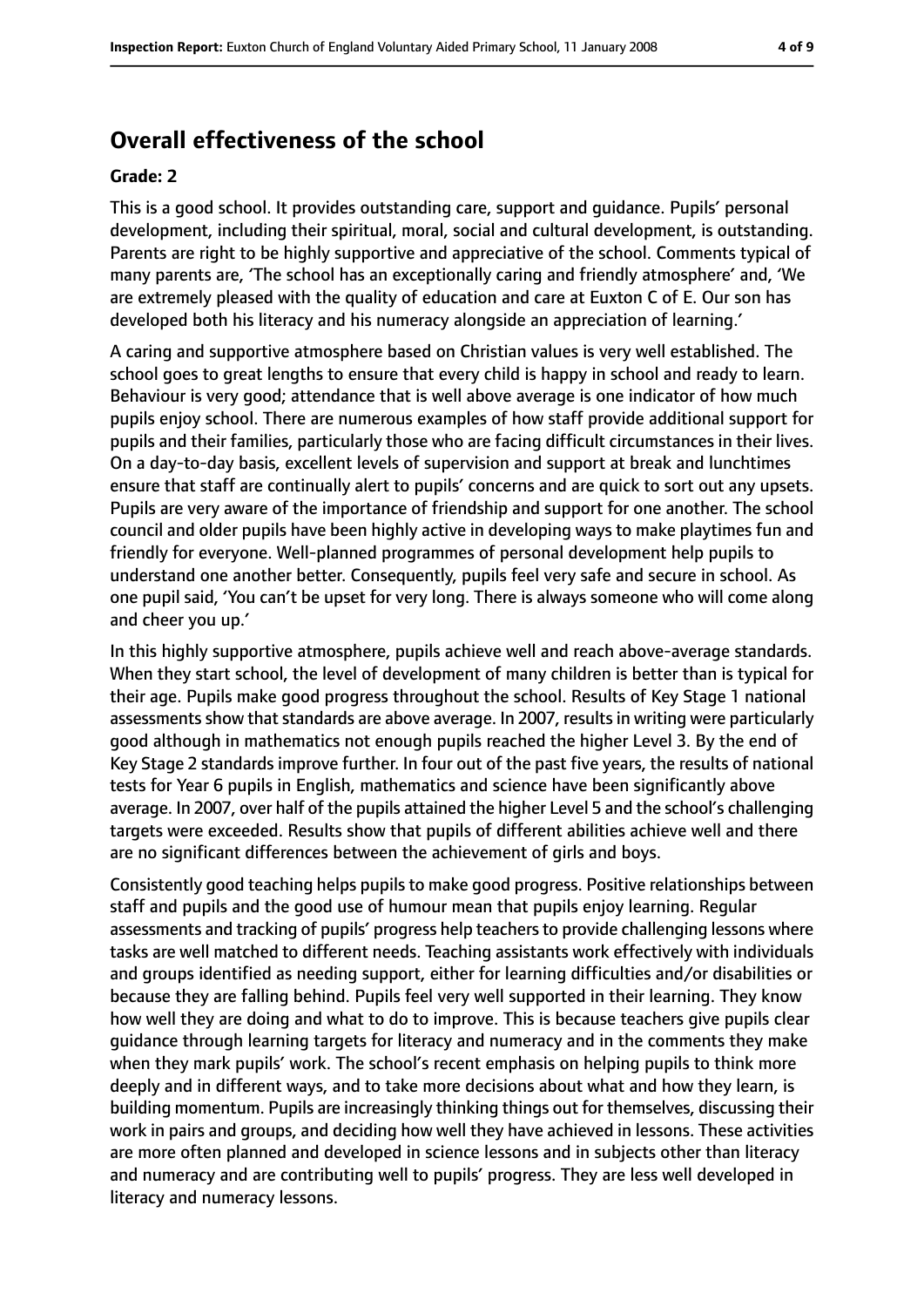Pupils are very well prepared for their futures. They develop much self-confidence and get along well with each other. They understand how to keep themselves safe and healthy. They acquire good standards in literacy, numeracy and information and communication technology (ICT). Pupils have a very good awareness of how they can make a difference to their own community and to the wider community. This is exemplified through the work of the school council and the support they give to elderly people within the parish. An outstanding range of extra-curricular activities helps many pupils do particularly well in music and sport. Well-established partnerships with local schools contribute to the breadth of extra-curricular opportunities and activities that enrich learning. These include lessons in modern foreign languages and challenges for pupils identified as gifted and talented.

Leadership at all levels shares a common purpose and determination to ensure that every child is happy, secure and achieving well. All staff work effectively as a team to achieve these aims and tackle the right priorities. An accurate view of the school's strengths and priorities arises from regular monitoring by leaders at senior and subject level and has led to continued improvement since the last inspection. Governors are very supportive of the school and have brought about much improvement to the accommodation. They are less involved in checking directly on the school's performance. Pupils' good achievement and above-average standards have been maintained over recent years. This and other improvements, for example in pupils' competency in ICT, confirm the school's good capacity to improve further.

## **Effectiveness of the Foundation Stage**

#### **Grade: 2**

Provision in the Reception class is good. Good teaching helps children to make good progress. By the end of Reception, many children develop skills and competencies that are better than those expected for their age. Learning is well planned. It provides a good balance between tasks that are directed by adults and activities where children make choices about what they do. Regular assessment helps staff to plan activities that build on individual children's progress. Opportunities for play and creative work capture children's imagination and lead to much enjoyment. The outdoor space has been improved considerably since the inspection in 2004 and it is used well to provide activities in the different areas of learning. However, in the winter months its relatively small size restricts what can be offered.

## **What the school should do to improve further**

- Increase the proportion of pupils in Key Stage 1 reaching the higher levels in mathematics.
- Provide more opportunities in literacy and numeracy lessons for pupils to think things through for themselves and deepen their understanding of how well they achieve in lessons.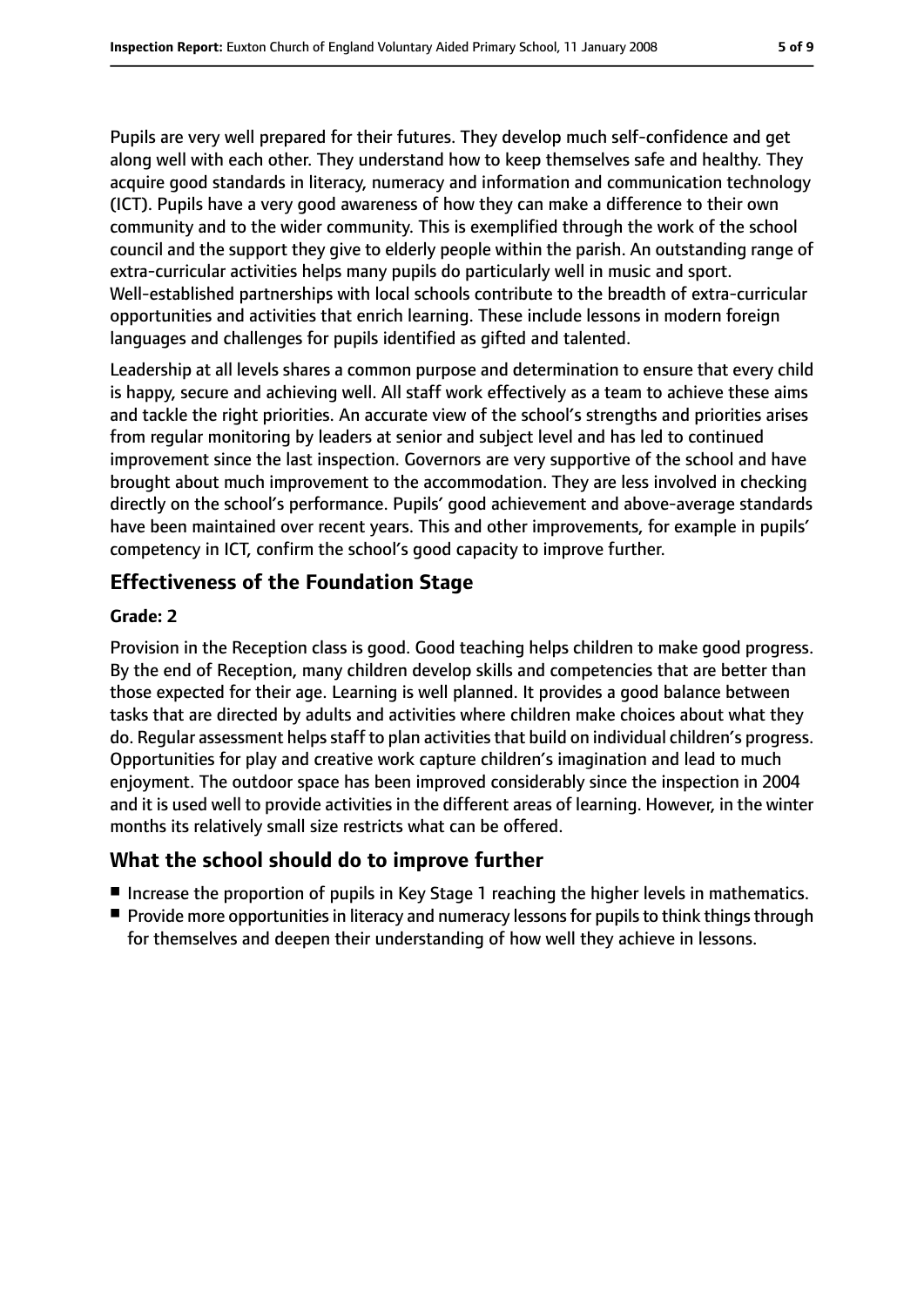**Any complaints about the inspection or the report should be made following the procedures set out in the guidance 'Complaints about school inspection', which is available from Ofsted's website: www.ofsted.gov.uk.**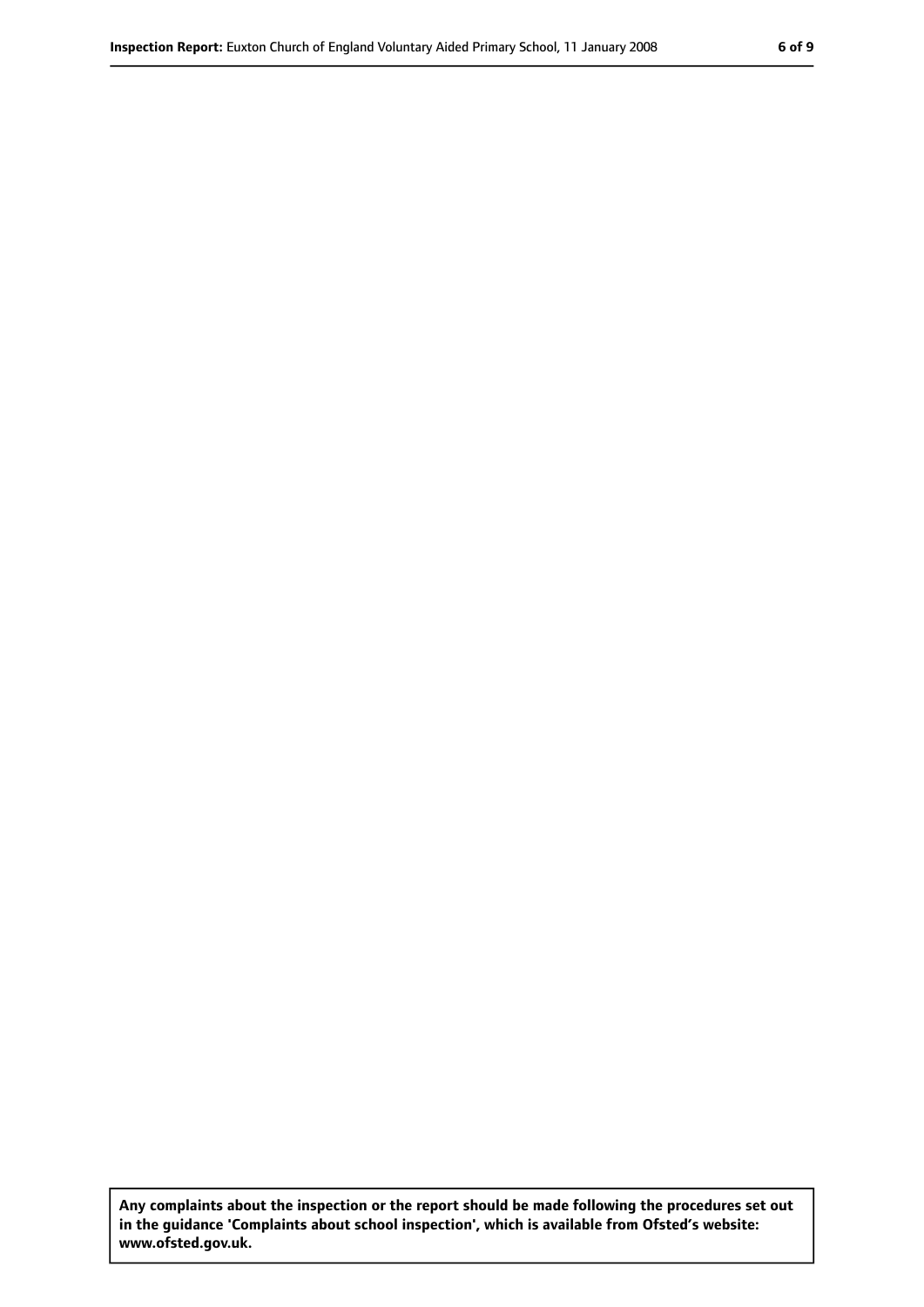# **Inspection judgements**

| $\degree$ Key to judgements: grade 1 is outstanding, grade 2 good, grade 3 satisfactory, and | School         |
|----------------------------------------------------------------------------------------------|----------------|
| arade 4 inadequate                                                                           | <b>Overall</b> |

## **Overall effectiveness**

| How effective, efficient and inclusive is the provision of education, integrated<br>care and any extended services in meeting the needs of learners? |     |
|------------------------------------------------------------------------------------------------------------------------------------------------------|-----|
| Effective steps have been taken to promote improvement since the last<br>inspection                                                                  | Yes |
| How well does the school work in partnership with others to promote learners'<br>well-being?                                                         |     |
| The effectiveness of the Foundation Stage                                                                                                            |     |
| The capacity to make any necessary improvements                                                                                                      |     |

## **Achievement and standards**

| How well do learners achieve?                                                                               |  |
|-------------------------------------------------------------------------------------------------------------|--|
| The standards <sup>1</sup> reached by learners                                                              |  |
| How well learners make progress, taking account of any significant variations between<br>groups of learners |  |
| How well learners with learning difficulties and disabilities make progress                                 |  |

## **Personal development and well-being**

| How good is the overall personal development and well-being of the<br>learners?                                  |  |
|------------------------------------------------------------------------------------------------------------------|--|
| The extent of learners' spiritual, moral, social and cultural development                                        |  |
| The extent to which learners adopt healthy lifestyles                                                            |  |
| The extent to which learners adopt safe practices                                                                |  |
| How well learners enjoy their education                                                                          |  |
| The attendance of learners                                                                                       |  |
| The behaviour of learners                                                                                        |  |
| The extent to which learners make a positive contribution to the community                                       |  |
| How well learners develop workplace and other skills that will contribute to<br>their future economic well-being |  |

## **The quality of provision**

| How effective are teaching and learning in meeting the full range of the<br>learners' needs?          |  |
|-------------------------------------------------------------------------------------------------------|--|
| How well do the curriculum and other activities meet the range of needs<br>and interests of learners? |  |
| How well are learners cared for, quided and supported?                                                |  |

#### **Annex A**

 $^1$  Grade 1 - Exceptionally and consistently high; Grade 2 - Generally above average with none significantly below average; Grade 3 - Broadly average to below average; Grade 4 - Exceptionally low.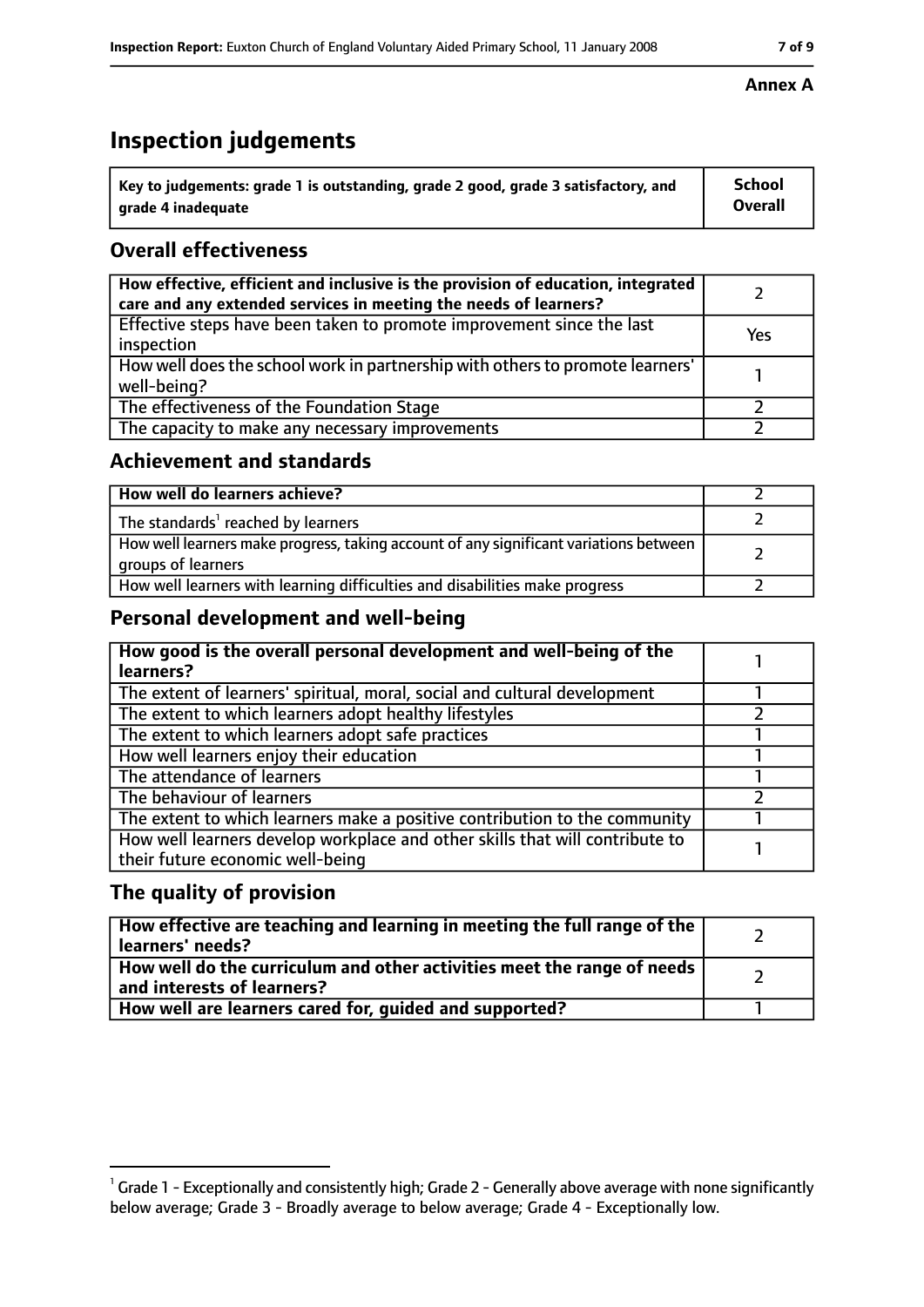#### **Annex A**

# **Leadership and management**

| How effective are leadership and management in raising achievement<br>and supporting all learners?                                              |     |
|-------------------------------------------------------------------------------------------------------------------------------------------------|-----|
| How effectively leaders and managers at all levels set clear direction leading<br>to improvement and promote high quality of care and education |     |
| How effectively leaders and managers use challenging targets to raise standards                                                                 |     |
| The effectiveness of the school's self-evaluation                                                                                               |     |
| How well equality of opportunity is promoted and discrimination tackled so<br>that all learners achieve as well as they can                     |     |
| How effectively and efficiently resources, including staff, are deployed to<br>achieve value for money                                          |     |
| The extent to which governors and other supervisory boards discharge their<br>responsibilities                                                  |     |
| Do procedures for safequarding learners meet current government<br>requirements?                                                                | Yes |
| Does this school require special measures?                                                                                                      | No  |
| Does this school require a notice to improve?                                                                                                   | No  |